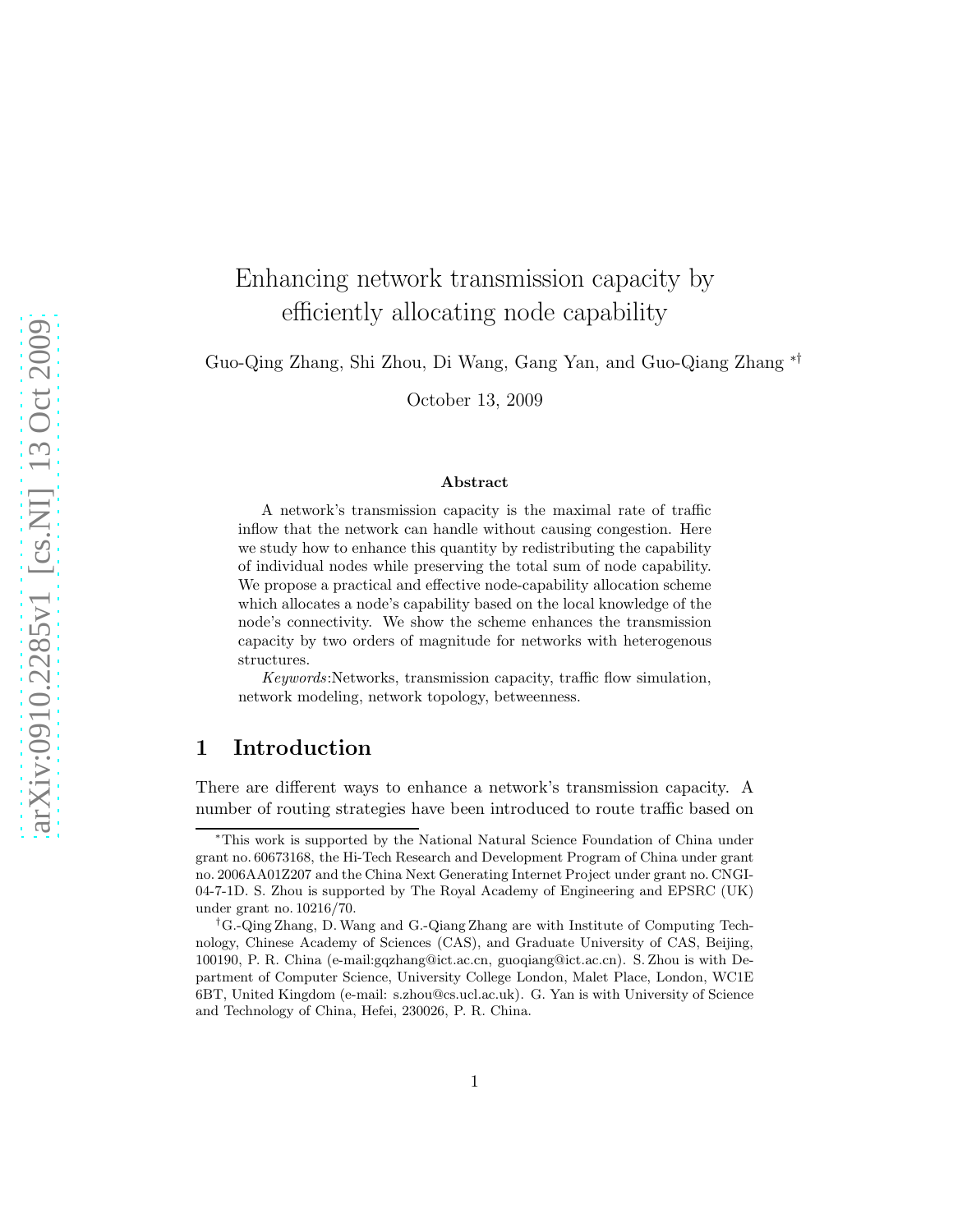the topological properties of the network [\[1,](#page-7-0) [2\]](#page-7-1) or the real-time load distribution on links [\[3\]](#page-7-2). Recently we reported [\[4\]](#page-7-3) that a network's transmission capacity can be increased by removing a few links with certain topological properties. These work assume that all nodes or links are assigned with uniform resources. However this is not the case in many networks and it is often difficult to change a network's routing protocol or topology.

One can also enhance a network's transmission capacity by simply increasing the resources of all nodes or links. It is, however, very expensive. A more realistic and economical approach is to redistribute the resources in the network, such that those that handle higher volumes of traffic load have more resources whereas those that handle less load have fewer resources. This should be done under the condition that the total amount of resources allocated in the network is fixed. This is relevant to the design and engineering of communication networks where a key goal is to deploy limited resources in a way to achieve the best network performance.

Node capability and link bandwidth are two major resources to be allocated. Whether to redistribute the node capability or the link bandwidth depends on what is the major cause for congestion in a network. For example when a new generation of routers are deployed, the processing power of routers are greatly improved, then the congestion is mainly caused by the lack of link bandwidth; whereas when optical fibre replaced cable, link bandwidth increased by a number of magnitudes, then the congestion is mainly caused by the lack of node processing power. Over the time these two situations may happen alternately in communication networks. In this paper we focus on the allocation of node capability for those networks where links have sufficient bandwidth. In our future work we will study the redistribution of link bandwidth.

This paper is organised as follows. In Section II we introduce three typical communication network topology models: a random graph [\[5\]](#page-7-4), a scale-free graph [\[6\]](#page-7-5) and an Internet-like graph [\[7\]](#page-7-6). We also present a simple yet widely used traffic-flow model based on the shortest-path routing [\[8\]](#page-7-7). In Section III we study a number of degree-based node-capability allocation schemes using simulations based on the traffic-flow and topology models. We introduce a scheme which enhances a network's transmission capacity by two orders of magnitude by allocating a node's capability as a power function of the node's connectivity. In Section IV we discuss an alternative way to estimate the optimal power exponent used in our scheme, and compares our scheme with a previous scheme [\[8\]](#page-7-7) which is based on the topological property of betweenness [\[9\]](#page-7-8).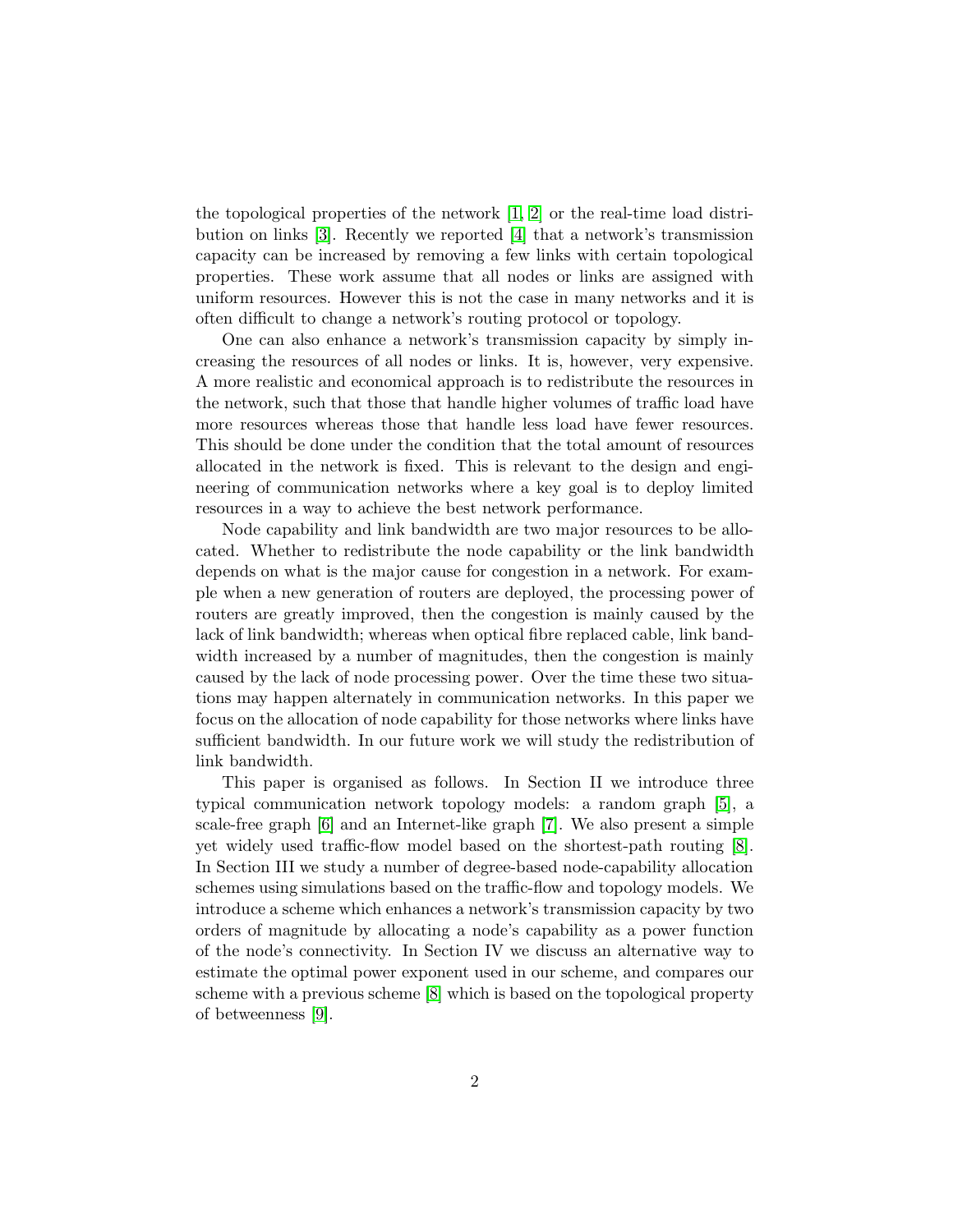| rapic 1. Thermorn properties and simulated results |                                              |                   |                    |
|----------------------------------------------------|----------------------------------------------|-------------------|--------------------|
| Topology property                                  | ER                                           | <b>BA</b>         | <b>PFP</b>         |
| Number of nodes                                    | 4,000                                        | 4,000             | 4,000              |
| Number of links                                    | 12,000                                       | 12,000            | 12,000             |
| Degree distribution                                | Poisson                                      | $\propto k^{-3}$  | $\propto k^{-2.2}$ |
| Maximum degree                                     | 18                                           | 156               | 979                |
| Average shortest distance                          | 4.82                                         | 4.17              | 3.12               |
| Average clustering coef.                           | 0.001                                        | 0.007             | 0.253              |
| Node-capability scheme                             | Critical package-generating rate $\lambda_c$ |                   |                    |
| $C \propto 1$                                      | $885_{\pm 21}$                               | $57_{\pm 17}$     | $48_{\pm 9}$       |
| $C \propto k$                                      | $2,616_{+82}$                                | $1,289_{+65}$     | $4,419_{+108}$     |
| $C \propto k^{1.5}$                                | $4,319_{\pm 117}$                            | $2,954_{\pm 302}$ | $1,636_{\pm 83}$   |
| $C\propto k^{\alpha^*}$                            | $4,319_{\pm 117}$                            | $3,284_{\pm 241}$ | $5,126_{\pm 177}$  |
| $C\propto B$                                       | $6,576_{\pm 215}$                            | $7,604_{\pm 184}$ | $11,592_{\pm 204}$ |
| Optimal exp. $\alpha^*$ in Fig. 1                  | $1.50_{\pm 0.05}$                            | $1.40_{\pm 0.03}$ | $1.10_{\pm 0.03}$  |
| Fitting exp. $\alpha'$ in Fig. 2                   | $1.49_{\pm0.03}$                             | $1.37_{\pm 0.03}$ | $1.11_{\pm 0.02}$  |

<span id="page-2-0"></span>Table 1: Network properties and simulation results

### 2 Background

We consider three network models as examples of typical topologies of computer and communication networks, which are the Erdös-Rényi  $(ER)$ model [\[5\]](#page-7-4), the Barabási-Albert (BA) model [\[6\]](#page-7-5) and the positive-feedback preference (PFP) model [\[7\]](#page-7-6). In graph theory, degree  $k$  is defined as the number of links a node has. The ER model generates random networks with a Poisson degree distribution, where most nodes have a degree close to the average degree. The ER model has been used to describe the structure of LAN and wireless ad hoc networks. The BA model generates the so-called 'scale-free' networks with a power-law degree distribution, where a few nodes have very large degrees and the majority nodes have only a few links. Many communication networks are found to be scale-free [\[10\]](#page-7-9) and the BA model has been used to study the error and attack tolerance of such networks [\[11\]](#page-8-0). The PFP model generates a network structure which is very similar to the Internet at the autonomous systems level [\[7,](#page-7-6) [12\]](#page-8-1). For each model we generate ten networks using random seeds to the same numbers of nodes and links. Table [1](#page-2-0) shows properties of the three models.

In this study we adopt a similar traffic-flow model used in [\[1,](#page-7-0) [4,](#page-7-3) [8,](#page-7-7) [13\]](#page-8-2). For a network with N nodes, at each time step,  $\lambda$  packets are generated at randomly selected nodes. The destination is chosen randomly. A packet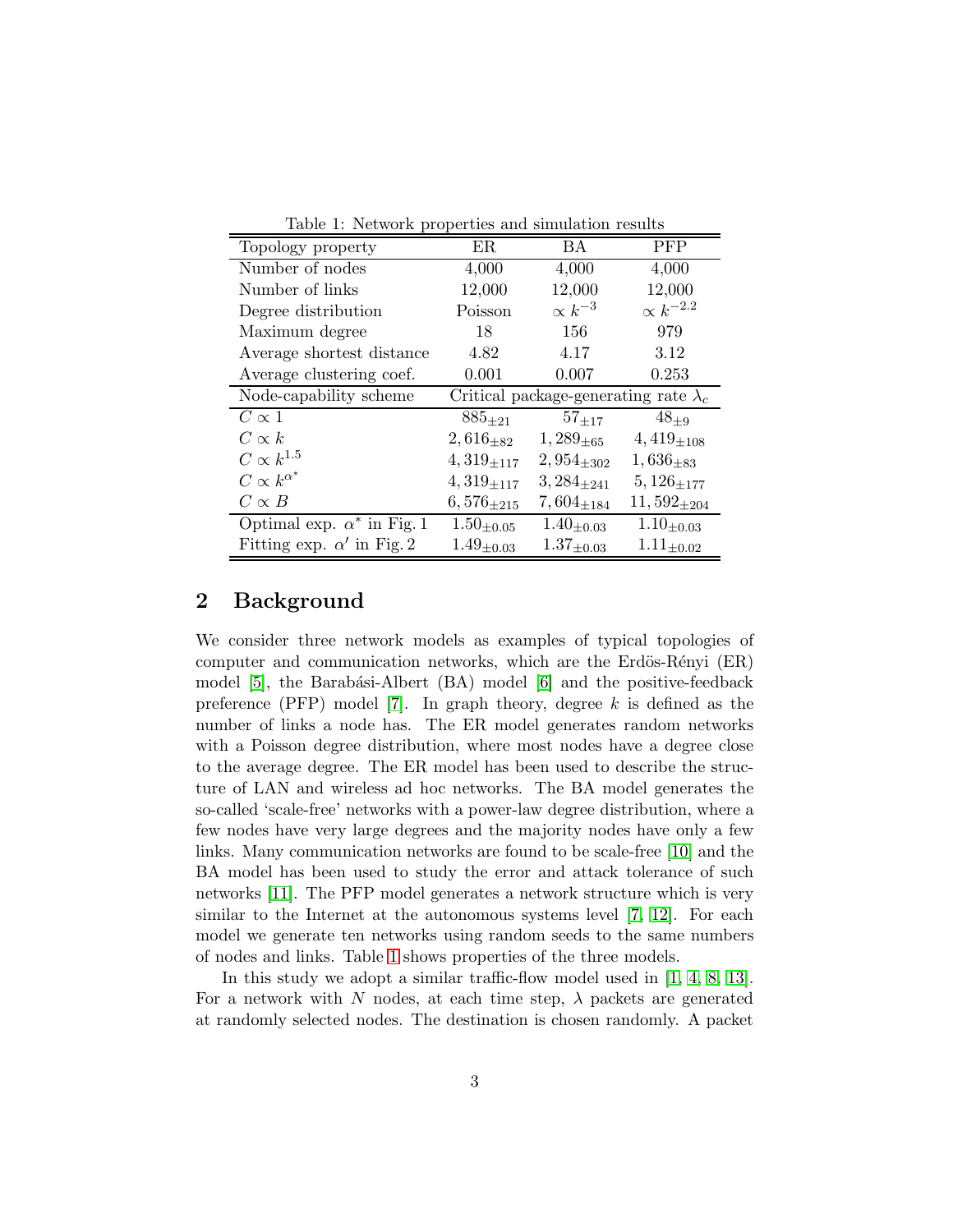is routed following the shortest path between source and destination. The shortest-path routing strategy is widely used in communication networks, such as the Open Shortest Path First (OSPF) routing protocol. A node i is assigned a capability,  $C_i$ , which is the maximal number of packets the node can handle at a time step. When the total number of arrived and newly created packets is larger than  $C_i$ , the packets are stored in the node's queue and will be processed in the following time steps on a first-in-first-out (FIFO) basis. If there are several shortest paths for one packet, one is chosen randomly. Packets reaching their destination are deleted from the system. As in [\[1,](#page-7-0) [4,](#page-7-3) [8,](#page-7-7) [13\]](#page-8-2), node buffer size in this traffic-flow model is set as infinite as it is not relevant to the occurrence of congestion.

For small values of the packet-generating rate  $\lambda$ , the number of packets on the network is small so that every packet can be processed and delivered in time. Typically, after a short transient time, a steady state for the traffic flow is reached where, on average, the total numbers of packets created and delivered are equal, resulting in a free-flow state. For larger values of  $\lambda$ , the number of packets created is more likely to exceed what the network can process in time. In this case traffic congestion occurs. As  $\lambda$  is increased from zero, we expect to observe two phases: free flow for small  $\lambda$  and a congested phase for large  $\lambda$ , with a phase transition from the former to the latter at the critical packet-generating rate  $\lambda_c$ .

In order to measure  $\lambda_c$ , we use the order parameter [\[14\]](#page-8-3)  $\eta = \lim_{t \to \infty} \frac{\langle \Delta \Theta \rangle}{\lambda \Delta t}$ , where  $\Theta(t)$  is the total number of packets in the network at time t,  $\Delta\Theta =$  $\Theta(t + \Delta t) - \Theta(t)$ , and  $\langle \cdots \rangle$  indicates the average over time windows of  $\Delta t$ . For  $\lambda < \lambda_c$  the network is in the free-flow state, then  $\Delta\Theta \approx 0$  and  $\eta \approx 0$ ; and for  $\lambda > \lambda_c$ ,  $\Delta\Theta$  increases with  $\Delta t$  thus  $\eta > 0$ . Therefore in our simulation we can determine  $\lambda_c$  as the transition point where  $\eta$  deviates from zero.

#### 3 Enhancing network transmission capacity

The critical packet-generating rate  $\lambda_c$  is used to measure a network's overall transmission capacity, which is the maximal amount of traffic flow that a network can handle without causing congestion. Increasing network transmission capacity is one of the major goals for network design and engineering.

In the following we study a number of degree-based node-capability allocation schemes. For each network model, we obtain the network's critical packet-generating rate  $\lambda_c$  by running the traffic-flow simulation on the ten instance networks of the model. Table [1](#page-2-0) shows the average and the bounds of  $\lambda_c$  for different node-capability allocation schemes. For comparison pur-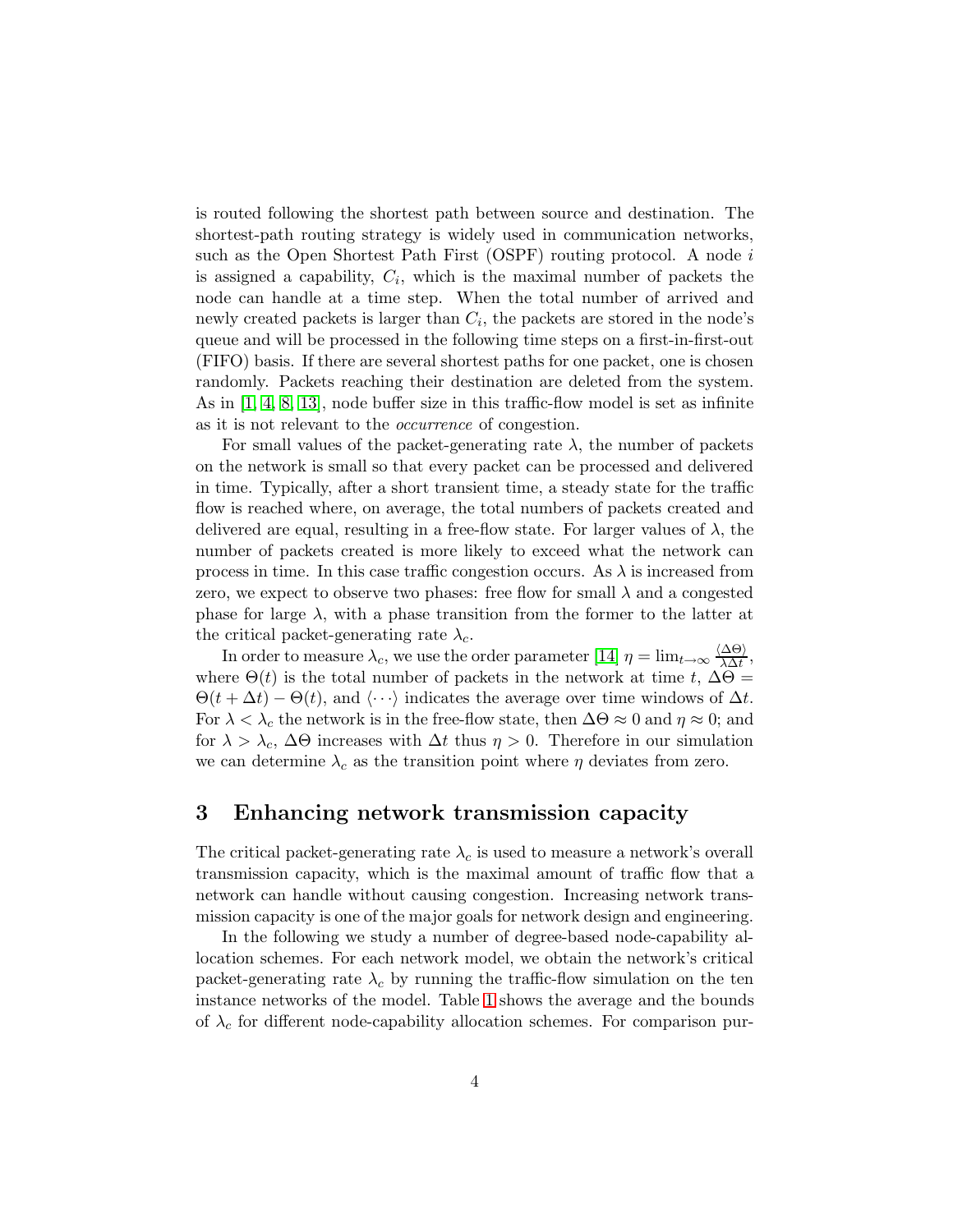pose without losing generality, we keep the sum of node capability in all simulations the same, i.e.  $\sum_i C_i = \sum_i k_i = 2L$ , where L is the number of links.

The first scheme is a simplistic baseline case where we assign all nodes with a uniform capability, i.e. C is equal to the average degree  $\langle k \rangle$  (shown in Table 1 as  $C \propto 1$ ). The second scheme is to allocate a node's capability proportional to its degree k, i.e.  $C \propto k$ . The underlying heuristic is that the larger degree (i.e. more incoming traffic from neighbors), the more traffic a node needs to handle. Table 1 shows there is a substantial increase of  $\lambda_c$ for all the networks when node capability allocation changes from uniform scheme to degree-proportional scheme. For the ER network,  $\lambda_c$  increases three times while for the PFP model the increase is two orders of magnitude. This result highlights the importance of respecting the difference in node degrees when allocating node capability. This is particularly true for networks featuring a heterogenous structure where node degrees vary hugely, such as the BA and PFP models.

In the third scheme we further increase the weight of node degree by assigning a node's capability proportional to its degree raised to the power of 1.5, i.e.  $C \propto k^{1.5}$ . As shown in Table [1,](#page-2-0) this scheme produces better results for the ER and BA networks, but it overdoes for the PFP network. This is because the PFP network has a few nodes with disproportionably large degrees (see the maximum degree in Table 1). These nodes, although a small number, take too large a share of the total node capability. This leaves the majority of nodes, which are poorly connected, with very little capability and therefore restrains the network overall transmission capacity. This suggests there is an optimisation problem as how to achieve the balance between individual and collective interest.

In order to examine this issue systematically, we define a generic degreebased scheme as  $C \propto k^{\alpha}$ . When  $\alpha = 0$  it is the uniform scheme and when  $\alpha = 1$  $\alpha = 1$  it is the degree-proportional scheme. Fig. 1 shows the critical packagegenerating rate  $\lambda_c$  as a function of the exponent  $\alpha$ . For each network the  $\lambda_c$ peaks at a characteristic value of  $\alpha^*$ , which is the optimal exponent for the degree-based scheme. Table [1](#page-2-0) gives the value of  $\alpha^*$  and the peak value of  $\lambda_c$ when using the node-capability allocation scheme  $C \propto k^{\alpha^*}$ .

#### 4 Discussion and Conclusion

For any network topology we can obtain  $\alpha^*$  by running the traffic-flow simulation as described above, which, however, is time-consuming. Here we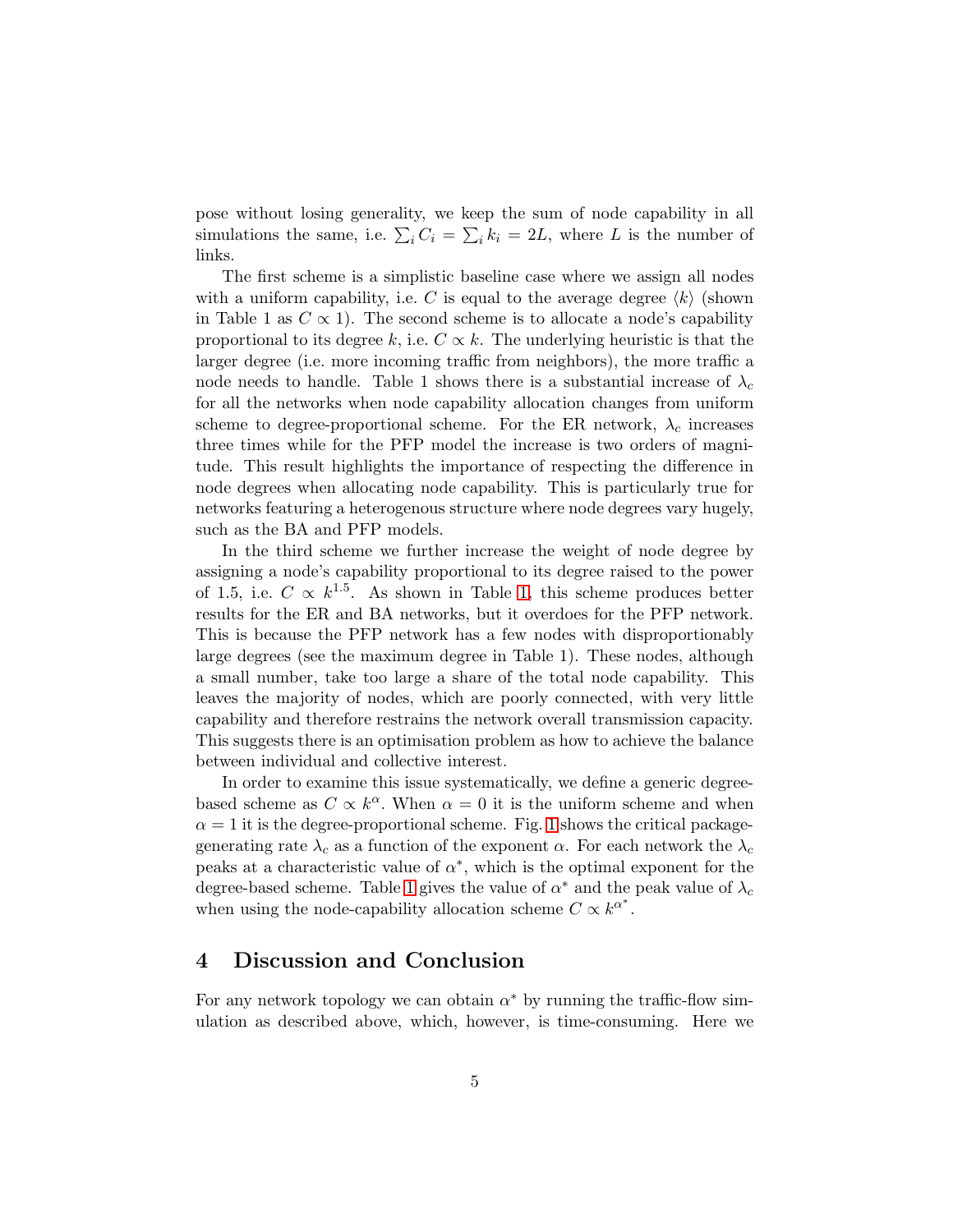

<span id="page-5-0"></span>Figure 1: Critical packet-generating rate  $\lambda_c$  as a function of exponent  $\alpha.$ 



<span id="page-5-1"></span>Figure 2: Largest betweenness  $B^+$  of k-degree nodes. The line fitting is obtained by least square fitting technique.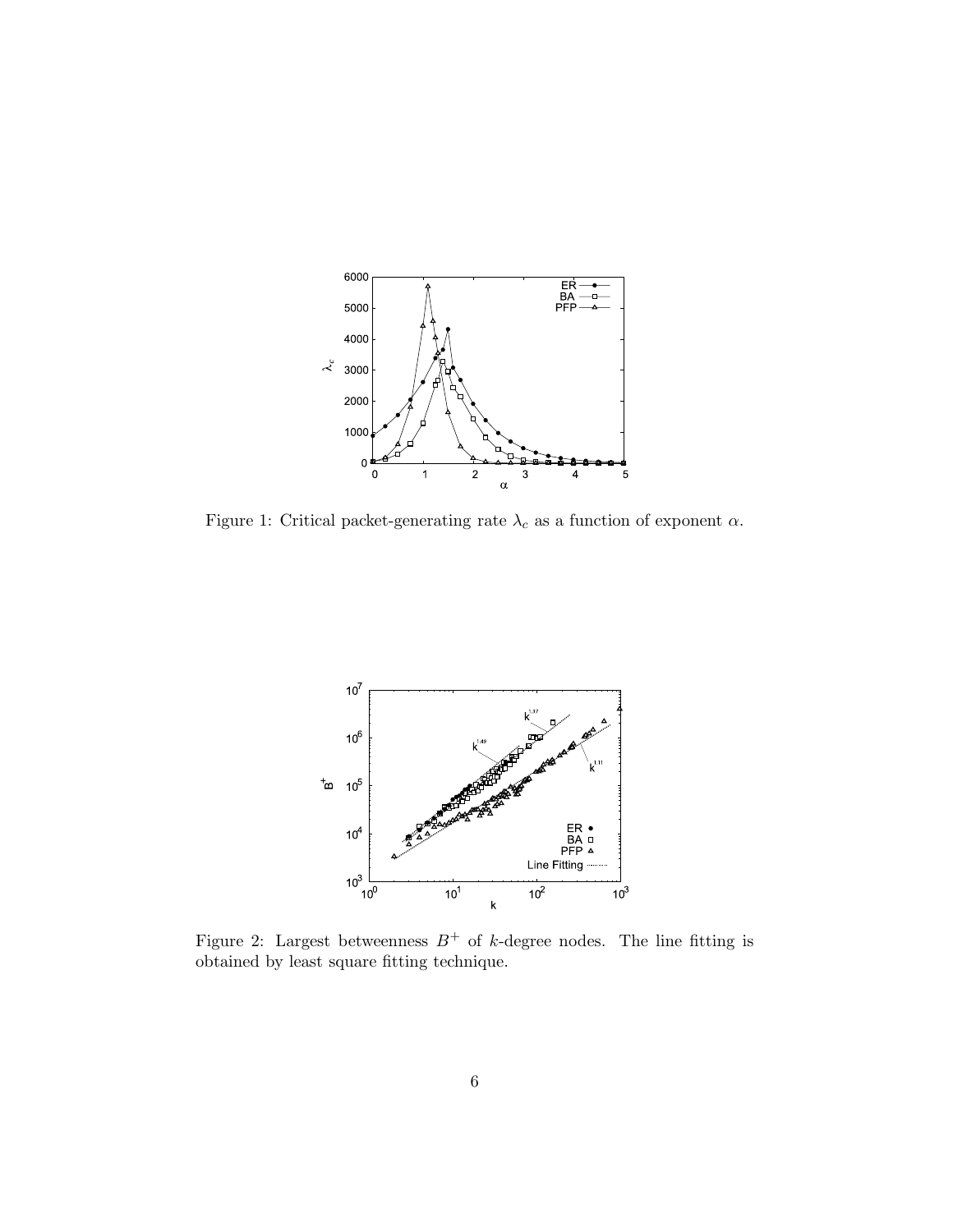introduce an alternative way to estimate  $\alpha^*$  without having to run the simulation. Recently we analytically proved that a network's critical packetgenerating rate can be estimated as  $\lambda_c = min_{i \in V} \{ \frac{C(i)N(N-1)}{B(i)} \}$  $\frac{N(N-1)}{B(i)}\},\$  where V is the set of node indexes [\[15\]](#page-8-4) and  $B(i)$  is the betweenness of node i (see definition in [\[9\]](#page-7-8)). For the node-capability allocation scheme of  $C \propto k^{\alpha^*}$  we have  $\lambda_c \propto min_{k \in K} \left\{ \frac{k^{\alpha^*} N(N-1)}{B^+(k)} \right\}$  $\frac{N(N-1)}{B^+(k)}$  where K is the set of possible degree values and  $B^+(k)$  is the largest betweenness value of k-degree nodes. (We use the largest betweenness because  $\lambda_c$  is constrained by the largest traffic load a k-degree node has.) This suggests that for our scheme to produce a sound result,  $k^{\alpha^*}$  should approximate  $B^+(k)$ . As shown in Fig. [2](#page-5-1) this is indeed the case where  $B^+(k) \propto k^{\alpha'}$  and  $\alpha' \simeq \alpha^*$  (see Table 1). This provides a convenient way to estimate  $\alpha^*$  by fitting the function of  $B^+(k)$ . If a network has a well-defined model, the betweenness calculation can be simplified by computing on a smaller graph generated by the model.

A previous work [\[8\]](#page-7-7) suggested that  $\lambda_c$  is maximised by allocating a node's capability according to the node's betweenness. As shown in Table [1](#page-2-0) this scheme indeed produces better results. This is because in the traffic-flow model, betweenness precisely estimates the traffic load at each node. This scheme, however, faces several practical issues. Firstly, betweenness is sensitive to topology changes. A minor change of a network's topology, e.g. adding a new link, could significantly alter the betweenness value of nodes in all parts of the network. This requires frequent recalculation of node betweenness for networks with non-static topologies. Secondly, betweenness calculation requires global knowledge of a network's topology, which is not often possible in practice. Finally, betweenness calculation, the dominant factor of this scheme's processing complexity, is not a trivial task, especially for large networks. Therefore, the betweenness scheme is mainly used to give the theoretical upper bound of  $\lambda_c$  for evaluation purpose. While in practice it can only be used for networks with static topologies, or when the requirement on network transmission capacity is so high that the benefit of applying this scheme overruns the cost. By comparison our degree-based scheme  $C \propto k^{\alpha^*}$  is more practical and robust. Firstly, we allocate a node's capability based on the local knowledge of node degree. Secondly, the value of  $\alpha^*$  is determined by a network's macroscopic structure which is not sensitive to minor topology changes, so it can be reused. Finally, for networks with well-defined model,  $\alpha^*$  can be estimated by doing the fitting on a much smaller network generated by the model, avoiding betweenness calculation for large real networks, which is also the dominator factor of this scheme's processing complexity.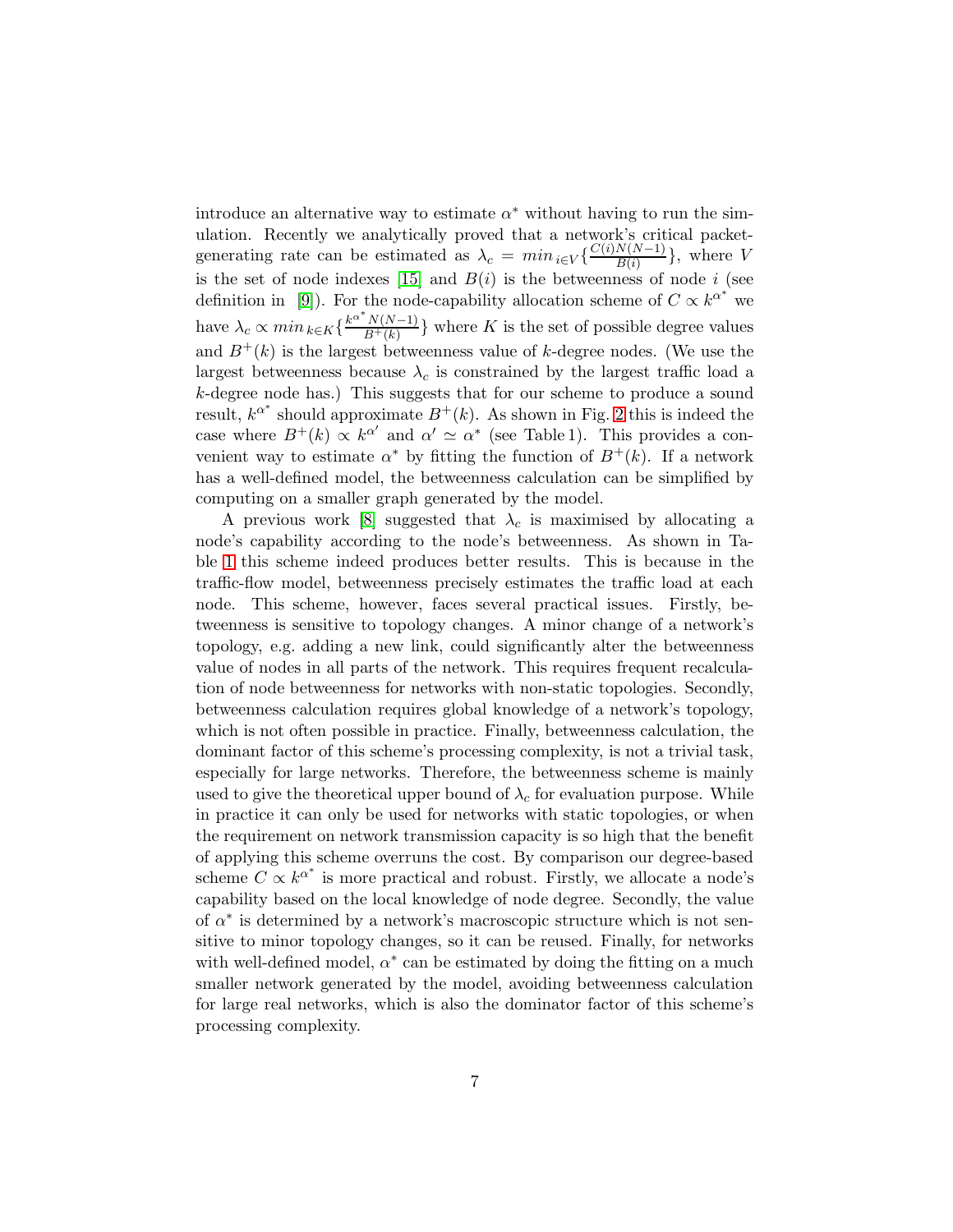In summary we recommend our node-capability allocation scheme of  $C \propto k^{\alpha^*}$  which can enhance a network's transmission capacity substantially without increasing the total amount of node capability. Usually, the value of  $\alpha^*$  can be obtained by fitting the function of  $B^+(k)$  without the need to run the traffic-flow simulation. Our scheme can be viewed as an approximation of the betweenness scheme with improved practicality and robustness.

### <span id="page-7-0"></span>References

- <span id="page-7-1"></span>[1] G. Yan, T. Zhou, B. Hu, Z.-Q. Fu, and B.-H. Wang, "Efficient routing on complex networks," Phys. Rev. E, vol. 73, p. 046108, 2006.
- [2] B. Fortz and M. Thorup, "Internet Traffic Engineering by Optimizing OSPF Weights," Proc. of IEEE INFOCOM, 2000.
- <span id="page-7-2"></span>[3] J. Scholz, W. Krause and M. Greiner, "Decorrelation of networked communication flow via load-dependent routing weights," Physica A, vol. 387, pp. 2987-3000, 2008.
- <span id="page-7-3"></span>[4] G.-Q. Zhang, D. Wang, and G.-J. Li, "Enhancing the transmission efficiency by edge deletion in scale-free networks," Phys. Rev. E, vol. 76, p. 017101, 2007.
- <span id="page-7-5"></span><span id="page-7-4"></span>[5] P. Erdös and A. Rényi, "On random graphs," *Publ. Math. Debrecen*, vol. 6, p. 290, 1959.
- <span id="page-7-6"></span>[6] A. Barabási and R. Albert, "Emergence of scaling in random networks," Science, vol. 286, p. 509, 1999.
- [7] S. Zhou and R. J. Mondragón, "Accurately modelling the Internet topology," Phys. Rev. E, vol. 70, no. 066108, 2004.
- <span id="page-7-7"></span>[8] L. Zhao, Y.-C. Lai, K. Park, and N. Ye, "Onset of traffic congestion in complex networks," Phys. Rev. E, vol. 71, p. 026125, 2005.
- <span id="page-7-8"></span>[9] K. I. Goh, B. Kahng, and D. Kim, "Universal behavior of load distribution in scale-free networks," Phys. Rev. Lett., vol. 87, no. 278701, p. 278701, 2001.
- <span id="page-7-9"></span>[10] M. Faloutsos, P. Faloutsos, and C. Faloutsos, "On power–law relationships of the Internet topology," Comput. Commun. Rev., vol. 29, pp. 251–262, 1999.